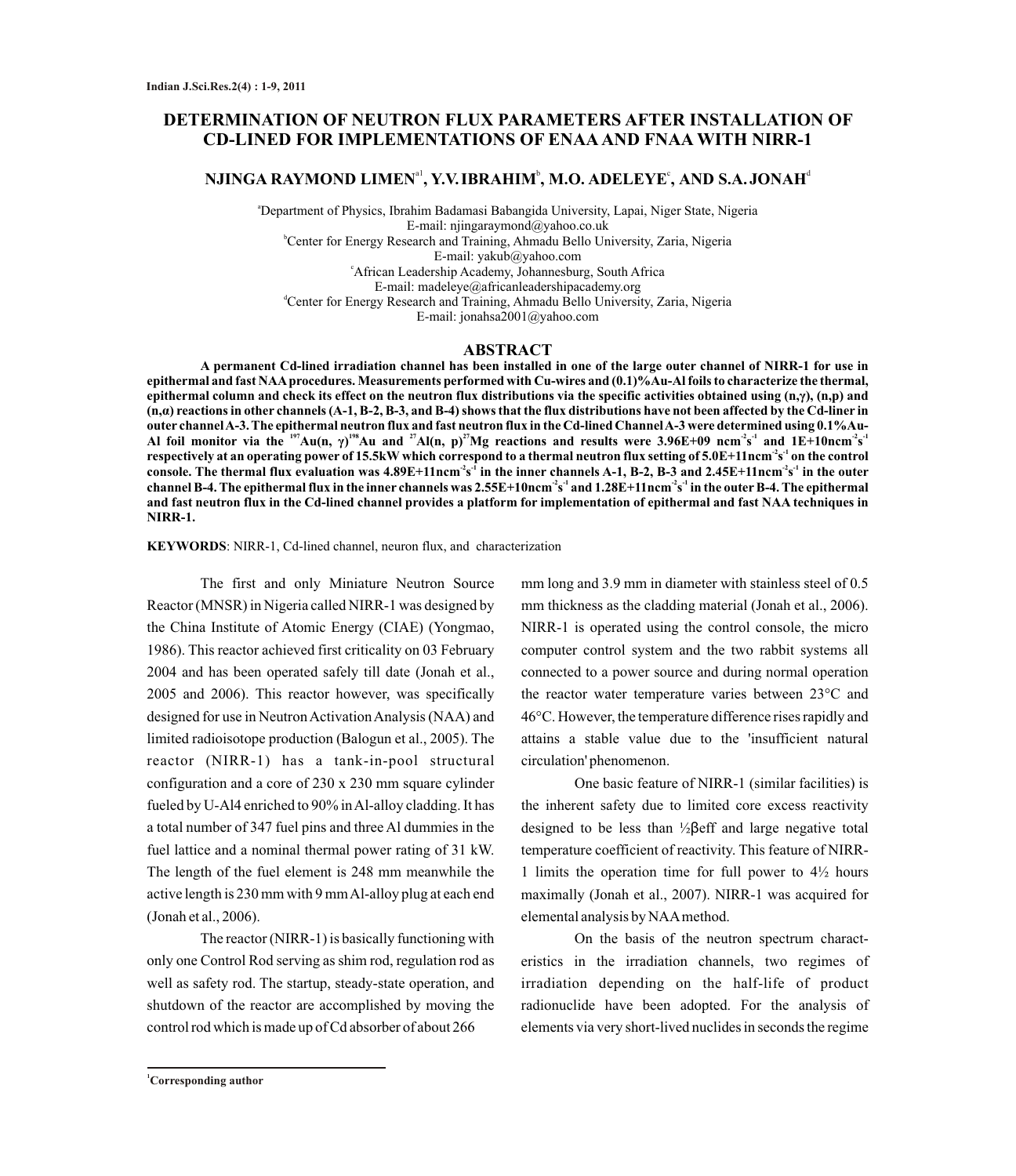is called S1 and is recommended in conjunction with Rabbit Type B. Generally, for multi-element determination, the irradiation and counting regimes S2 and S3 are specified in table 1.

For the analysis of basic food diets and some major elements as shown in Table 1, irradiations are performed in any of the outer channels to minimize nuclear interference. Irradiations are also performed in any of the inner channels for important elements as shown in Table 1.

| <b>Neutron flux</b>                                                                                       | <b>Irradiation time</b><br>$(T_{irr})$ | <b>Delayed time</b><br>$(T_d)$ | <b>Measurement</b><br>time $(T_m)$ | <b>Element of</b><br>interest.                                                                                                      |
|-----------------------------------------------------------------------------------------------------------|----------------------------------------|--------------------------------|------------------------------------|-------------------------------------------------------------------------------------------------------------------------------------|
| $8.10 E+11$<br>$ncm-2s-1 NAA, B-$<br>$13-5$ cycles                                                        | $30 - 60s$                             | $3-5s$                         | $40 - 60s$                         | Se, F, Rb, O, Sc                                                                                                                    |
| $2.25E+11$<br>$ncm^{-2}s^{-1}$<br>Outer irradiation<br>channels $B-4, A-3$                                | $2-10m$                                | $1-10m$ 3-5h                   | $5-10m$ 5-10m                      | Al, Mg, Cl, Ca,<br>Cu, Ti, V, Br, Sr,<br>I, S Na, K, Dy,<br>Mn,                                                                     |
| $5.0E+11$ ncm <sup>-2</sup> s <sup>-1</sup><br>Inner irradiation<br>channels $B-2$ , $B-3$ ,<br>and $A-1$ | $6-7h$                                 | $2-3d$ ,                       | $20 - 30m$                         | Na, K, As, Zn,<br>Sb, Dy Br, Mo, La,<br>Sm, Au, W, Ho,<br>U, Ga, Lu, Ba, Yb                                                         |
|                                                                                                           |                                        | $10-15d$                       | 60m                                | Sc, Ce, Co, Cr, Cs<br>Eu, Gd, Lu, Ba,<br>Mo, Nd, Rb, Sb,<br>Se, Ta, Tb, Th,<br>Yb, Zn, Cd, Fe,<br>Sr, Ag, Hf, Ir, Hg,<br>Zr, Te, Os |

**Table 1: Irradiation and Counting Regimes Adopted for Routine Analysis with NIRR-1 Facility**

Thus, careful and complete characterization of the neutron flux parameters in the irradiation channels in order to optimize its operation for NAA via relative, absolute and single comparator methods are basically very necessary as aimed in this paper after a permanent Cd-liner was installed in A-3 outer irradiation channel.

The cross sectional view of NIRR-1 showing all the channel locations has been shown in a published work by Jonah et al., (2005). As aimed in this work, the neutron flux spectrum parameters such as thermal flux  $(\Phi_{\phi})$ epithermal flux  $(\Phi_{\text{en}})$  and fast flux  $(\Phi_{\text{fast}})$  measurements are vital in the  $k_0$ -standardization method in neutron activation analysis (NAA) and fast neutron activation analysis (De Corte, 1992, 2001). The specific activity ratio measurements with respect to the (n,  $\gamma$ ), (n, p), (n,  $\alpha$ ) reactions in NIRR-1 irradiation channels; A-1, A-3, B-2, B-3, and B-45 to ascertain neutron flux stability measurements after the recent Cd-lined installation in A-3 was evaluated. This was aimed to assess the extent of neutron fluxes

perturbation caused by the installation.

The Cd-lined installation in A-3 is basically targeted toward the use of epithermal neutrons for  $(n, \gamma)$ reactions and fast neutrons for threshold nuclear reactions involving the ejection of more than one nuclear particles such as  $(n,p)$ ,  $(n,\alpha)$ , and  $(n,2n)$  and typical examples includes;  $^{16}O(n,p)^{16}N$ ,  $^{14}N(n, 2n)^{13}N$ ,  $^{29}Si(n,p)^{29}Al$ , <sup>27</sup>Al(n,p)<sup>27</sup>Mg and <sup>27</sup>Al(n,a)<sup>24</sup>Na (Yavar et al., 2011).

Generally, fast neutrons are essential in detection of metal contamination in soil, analysis of oxygen content in a wide variety of matrices including geologic materials, coal, liquid fuels, ceramic materials, petroleum derivatives, and fractions and chemical reaction products. The determination of nitrogen content in biological materials as an indication of protein content and the determination of nitrogen content of fertilizers, explosives, and polymers are also important applications. Other elements that are routinely analyzed by fast neutrons include Ag, Al, Au, Si, P, F, Cu, Mg, Mn, Fe, Zn, As, and Sn (Witkowska et al., 2005).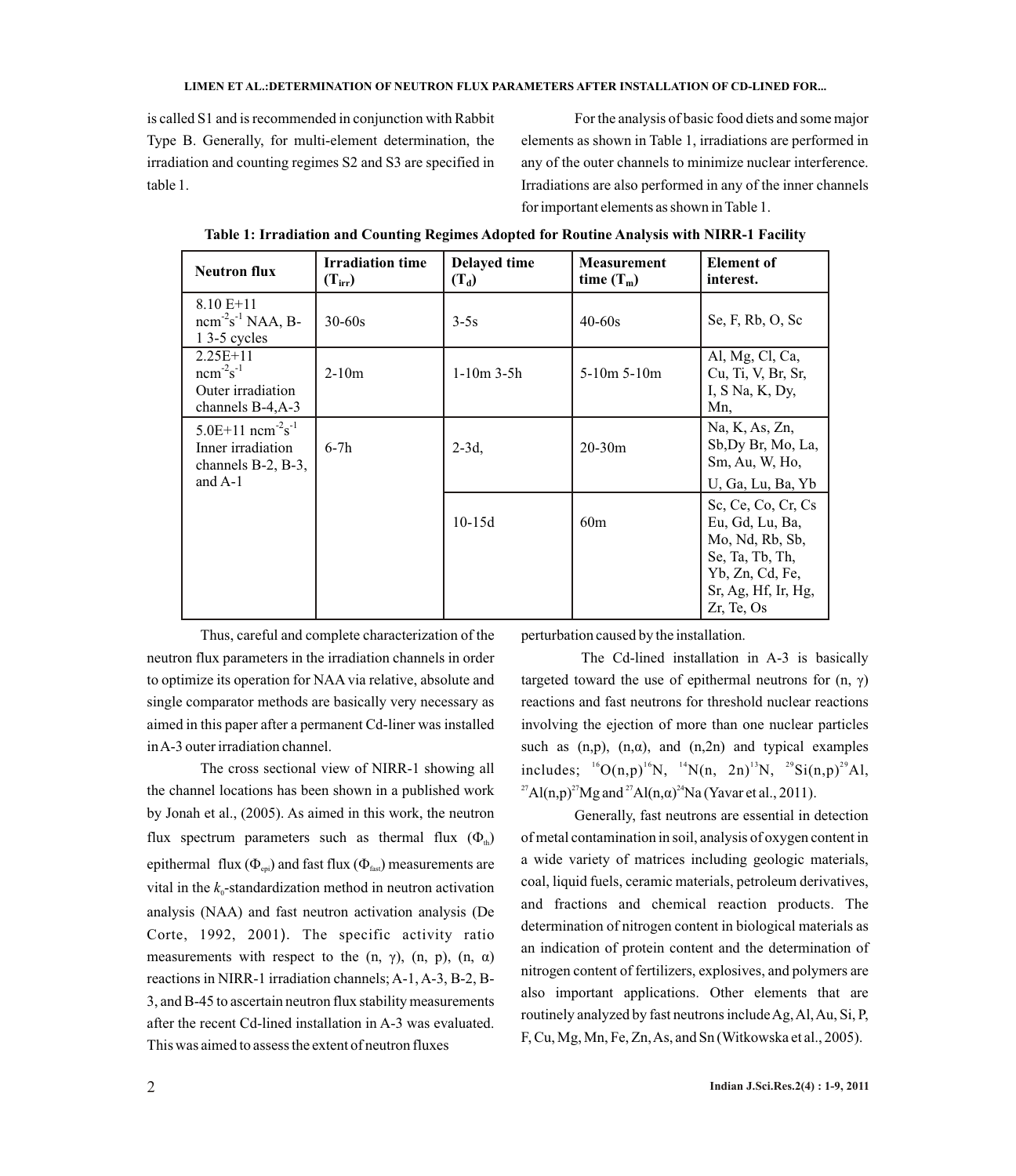# **THEORY**

For the fact that detected peak intensities of irradiated samples under investigation depend solely on the induced activities, specific intensity  $A_{SP}$  are obtained from the relation below:

$$
A_{sp} = \left(\phi_{th}\sigma_{th} + \phi_{ep}I_0\right)\frac{N_{av}}{M}P_i f_\gamma \varepsilon_p = \frac{N_p/t_m}{SDCm} \tag{1}
$$

Thus, for irradiation channels; A-1, B-2, B-3, and B-4 we employed

$$
A_{bare} = \frac{N_p / t_m}{SDCm}
$$

while for the Cd-lined channel A-3 we used where

$$
A_{\text{Cd-lined}} = \frac{(N_p)_{\text{Cd}}/t_m}{\text{SDCm}} \;\;,
$$

 $A_{bare}$  = activity of non shield monitored foils and,  $A_{Cat}$ activity of Cd-lined channel of monitored foils,  $S =$ saturated factor

$$
(1 - e^{\lambda t_i}), D = decay factor (e^{-\lambda t_d}), C = counting factor
$$

$$
\left(\frac{1 - e^{-\lambda t_m}}{\lambda t_m}\right), m = mass of the monitored foils.
$$

The cadmium ratio method in which a set of N=3 monitors  $(197\text{Au} \space \text{m}^{-96}\text{Zr} \space \text{m}^{-94}\text{Zr})$  were irradiated with and without Cd cover in the inner and outer irradiation channels; A-1, B-2, B-3 and B-4, and the induced activities were obtained using Eq. 1. Due to the fact that all used monitors flux obeyed the  $\sigma(v)$  equation used in obtaining the activity ratio using Eq.1 was versus 1/v dependence concept, and by means of an iterative procedure for the set of N=3 monitors,

$$
\log \frac{\overline{E}_{ri}^{-\alpha}}{(F_{Cd}.R_{Cd,i}-1)Q_{0,i}(\alpha)\frac{G_{ei}}{G_{thi}}}
$$
(2)

can be written as Eq. 2 and  $\alpha$  value obtained as the root of the equation (Jonah et al., 2005).



where
$$
\Pi = \left(\Pi - \frac{\sum_{i=1}^{N} \Pi}{N}\right) \text{ and}
$$

$$
\Pi = \log \frac{\overline{E}_{r,i} - \alpha}{\left(\overline{F}_{Cd} R_{Cd,i} - 1\right) Q_{0,i} (\alpha) G_{ej} / G_{th,i}}
$$

where

$$
Q_0\left(\alpha\right) = \frac{I_0\left(\alpha\right)}{\sigma_{th}} = \frac{Q_0 - 0.429E_a^{\alpha}}{E_r^{\alpha}} + \frac{0.429E_a^{\alpha}}{(2\alpha + 1)E_{Cd}^{\alpha}} \text{ and}
$$

 $\frac{d}{dC_d - line} = \frac{V \cdot p \cdot C_d / l \cdot m}{SDCm}$ ,<br>
for the *i*th monitor and *i* denotes the *i*th monitor, *N* the<br>  $b_{bare}$  activity of non shield monitored foils and,  $A_{Cd}$  = number of monitor used,  $F_{Cd}$  is the Cd-transmission fac  $Q_{\sigma, I} = I_0 / \sigma_0$  is the ratio of resonance integral to thermal neutron capture cross section at neutron velocity of 2200m/s for the *i*th monitor and *i* denotes the *i*th monitor, *N* the number of monitor used,  $F_{cd}$  is the Cd-transmission factor for epithermal neutrons;  $F_{cd}$  ( $^{198}Au$ ) = 0.991,  $G_{ei}$  is the epithermal neutron self shielding factor for the *i*th monitor;  $G_{e,i}^{S^5Z}$ r) = 0.983, $G_{i_{h,i}}$  is the thermal neutron self shielding factor for the *i*th monitor,  $I_0(\alpha)$  is the modified resonance integral,  $\vec{E}$  is the effective resonance energy (eV),  $E = I^*$  is the 1eV arbitrary energy and  $\vec{E} = 0.55^\circ$  is the effective cadmium cutoff energy.  $E_{\alpha} = 1$ 

> The flux ratios (*f* ) in NIRR-1 are obtained from experimentally determined cadmium ratio using the induced activity method in Eq.1. Thus, the experimental as follows:

$$
R_{Cd} = \frac{A_{bare}}{F_{Cd}A_{Cd}} = \frac{R}{R_{epi}} = \frac{(\Phi_{th}\sigma_{th} + \Phi_{epi}I_0)}{\Phi_{epi}I_0}
$$
(3)

where  $=$  cadmium transmission factor Simplifying Eq.  $(3)$ yield

$$
(R_{Cd}-1) = \left(\frac{\Phi_{th}}{\Phi_{epi}}\right) \left(\frac{\sigma_{th}}{I_0}\right)
$$
 (4)

where  $\frac{1}{\Phi}$  is defined as the thermal to epithermal flux ratio  $\int_{c}^{w_{epi}}$  and is defined as the resonance integral to thermal cross-section ratio  $Q_0$ .  $\frac{\mathbf{\Phi}_{th}}{\mathbf{\Phi}_{en}}$ Φ *th*  $\int_{\sigma_{\mu}}^{T}$ 

Hence, from Eq. 4 the thermal to epithermal ratio of the irradiation channels were obtained as;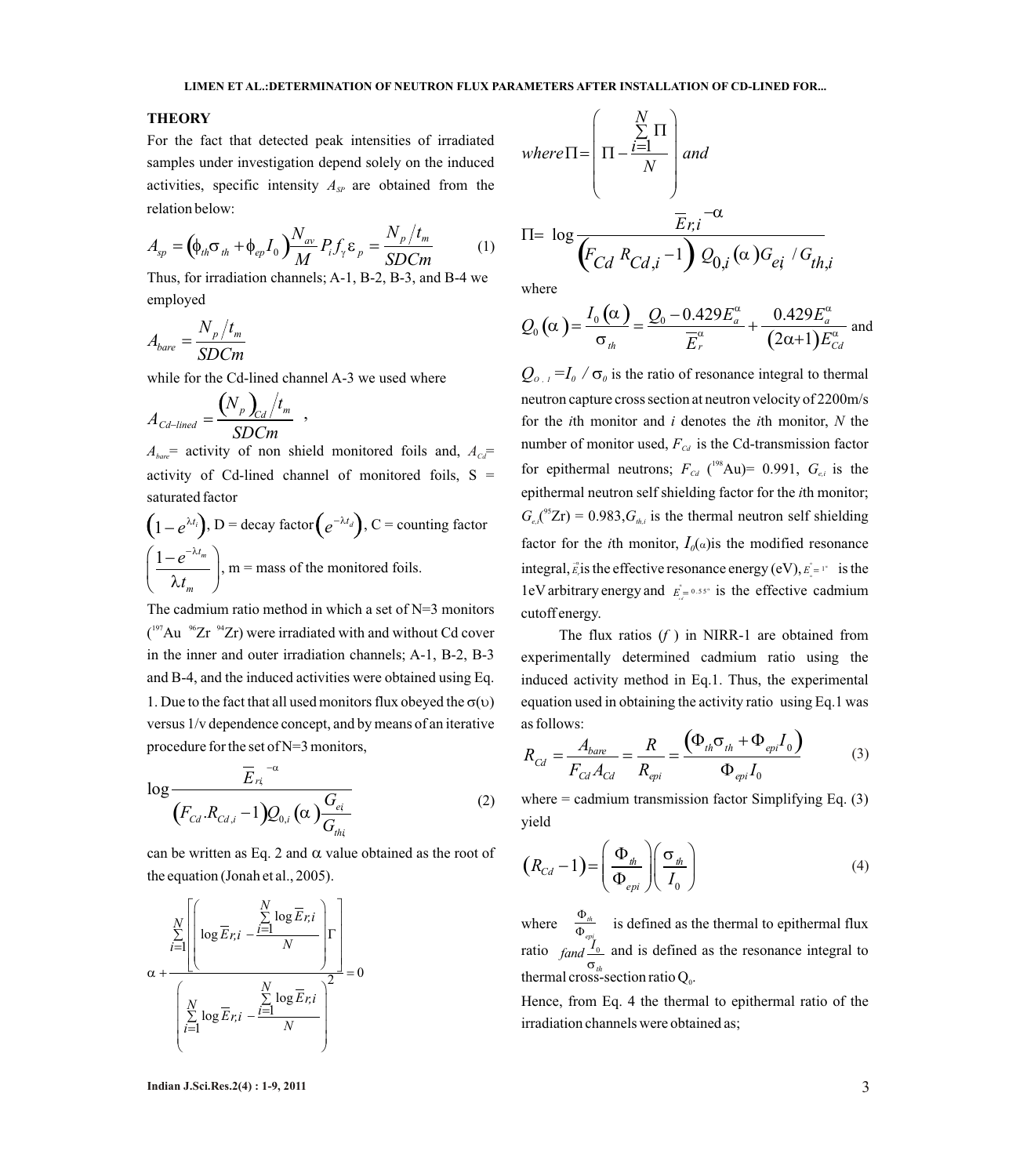**LIMEN ET AL.:DETERMINATION OF NEUTRON FLUX PARAMETERS AFTER INSTALLATION OF CD-LINED FOR...** 

$$
f = (R_{Cd} - 1)Q_0 = \frac{\Phi_{th}}{\Phi_{epi}}
$$
 (5)

From Eq. (5), it became obvious that the neutron flux ratio (*f*) is a factor of only two parameters  $Q_o$  and  $R_{\text{cd}}$ .

The monitors fluxes  $197$ Au, and  $94$ Zr, were irradiated in the inner and outer irradiation channels; A-1, B-2, B-3, and B-4 of NIRR-1 under uniform neutron distribution and making use of Eq. (4) we obtained:

$$
(R_{Cd} - 1)_{(a)} Q_0 (\alpha)_{(a)} = (R_{Cd} - 1)_{(b)} Q_0 (\alpha)_{(b)}
$$
 (6)

Putting the value of  $Q_0(\alpha)$  into the above expression and rearranging yield:

$$
\frac{\left(R_{Cd} - 1\right)_{(a)}}{\left(R_{Cd} - 1\right)_{(b)}} = \frac{Q_b(\alpha)}{Q_a(\alpha)} = f(\alpha)
$$
\n(7)

where the subscripts 'a' and 'b' represent  $197$ Au and  $94$ Zr respectively.

In measurement of the epithermal neutron spectrum flux measurement, the correction of resonance integrals  $I_0$  to  $I_0(α)$  values given as

$$
I_0(\alpha) = \left(\frac{I_0 - 0.429\sigma_{th}}{E_r} + \frac{0.429\sigma_{th}}{(21\alpha + E_{cd}^{\alpha})}E_a^{\alpha}\right)
$$

was done and the equation use was given as

$$
\Phi_{epi} = \frac{N_p \lambda M}{S \times D \times \Lambda \times I_0 (\alpha) \times \Psi}
$$
\n
$$
\text{where } \mathbf{W} = \mathbf{0} \times I_0 \times N_1 \times \mathbf{W} \times \mathbf{S} \times \mathbf{S}.
$$
\n
$$
(8)
$$

where 
$$
\Psi = \theta \times I_{\lambda} \times N_A \times w \times \varepsilon_p \times c
$$
  
and  $\Lambda = \left(1 - e^{-\lambda t_m}\right)$ 

The nuclear reactions employed in the evaluation of epithermal neutron spectrum flux measurement using Eq. 8 are shown below;

- 1. <sup>65</sup> Cu(n, γ)<sup>66</sup>Cu (1039 keV, 511 keV; T<sub>1/2</sub> = 5mins)
- 2. <sup>63</sup> Cu(n, γ)<sup>64</sup> Cu(1346 keV; T<sub>1/2</sub>=12.7hrs)
- 3. <sup>197</sup> Au(n, γ)<sup>198</sup> Au (411.80 keV; T<sub>1/2</sub>=2.7days)

For the measurement of the thermal neutron spectrum flux parameter, the correction of thermal to neutron cross section  $Q_0$  to  $Q_0(\alpha)$  values given as:

$$
Q_0(\alpha) = \frac{I_0(\alpha)}{\sigma_{th}} = \frac{Q_0 - 0.429 E_a^{\alpha}}{E_r^{\alpha}} + \frac{0.429 E_a^{\alpha}}{(2\alpha + 1)E_{Cd}^{\alpha}}
$$

was used. The  $\Phi_{\text{th}}$  flux was evaluated as;

$$
\Phi_{th} = \frac{N_p \lambda M}{SD \times \Lambda \times \sigma_{th} \left(1 + \frac{Q_0(\alpha)}{f}\right) \times \Psi}
$$
\n(9)

The nuclear reactions employed for this measurement were 1, 2, and 3 above.

For the fast neutron flux measurements, the average cross section values were used and the  $\Phi_{\text{fast}}$  measurement was obtained as follows;

$$
\Phi_{\text{fast}} = \frac{N_p \lambda M}{S \times D \times \Lambda \times \overline{\sigma}_f \times \Psi} \tag{10}
$$

The nuclear reactions employed for this measurement were;

4. <sup>27</sup> Al (n, p)<sup>27</sup> Mg (1014 keV, 843 keV; T<sub>12</sub> = 9.46mins) 5. <sup>27</sup> Al (n,  $\alpha$ )<sup>24</sup> Na (1368.6 keV, T<sub>12</sub> = 14.96 hrs

# **EXPERIMENTAL**

The,  $\Phi_{\text{fast}}$ ,  $\Phi_{\text{th}}$  and,  $\Phi_{\text{epi}}$  for the two irradiation channels A-3, B-2, were measured at a neutron thermal flux rate of 5.0E+11 n/cm<sup>2</sup>s in the inner channels and 2.5 E+11 n/cm<sup>2</sup>s in the outer channels. The vials were of 1mm wall thickness, 1 cm diameter, and 3cm length used for inner irradiations channels while 1mm wall thickness, 2.5 cm diameter, and 3 cm length for outer irradiation channels. Two monitors made of 0.1% Au-Al foil alloy; 0.1 mm thick, IRRM-530; weight from 0.0129 to 0.0134g were irradiated in turn in Cd-lined outer irradiation channel A-3 and inner irradiation channel B-2 of NIRR-1 to check absolute neutron flux distribution. The irradiation time in inner channel B-2 lasted 30 minutes while in outer channel A-3 lasted 2 hours. A waiting period of 1140 seconds was observed for the irradiation in B-2 before a measurement of 60 seconds was carried out for the first gamma-ray measurements at a distance of 17cm from the HPGe detector's end cap. After a day waiting of 76740 seconds, the irradiated Au-Al foil at B-2 was re-measured at 2cm for 1800 seconds. The first measurement (S1) was done at 17cm geometry after a waiting time of 8 minutes while for second counting (S2) at 2 cm geometry, the delayed period was 75120 seconds. The measurement time was 600 seconds for the first count while 1800 seconds for the second count. The flux measurements of  $\Phi_{\text{fast}}$ ,  $\Phi_{\text{th}}$  and,  $\Phi_{\text{ent}}$  were performed following Eq. 8, 9, & 10 and results obtained are shown in table 2.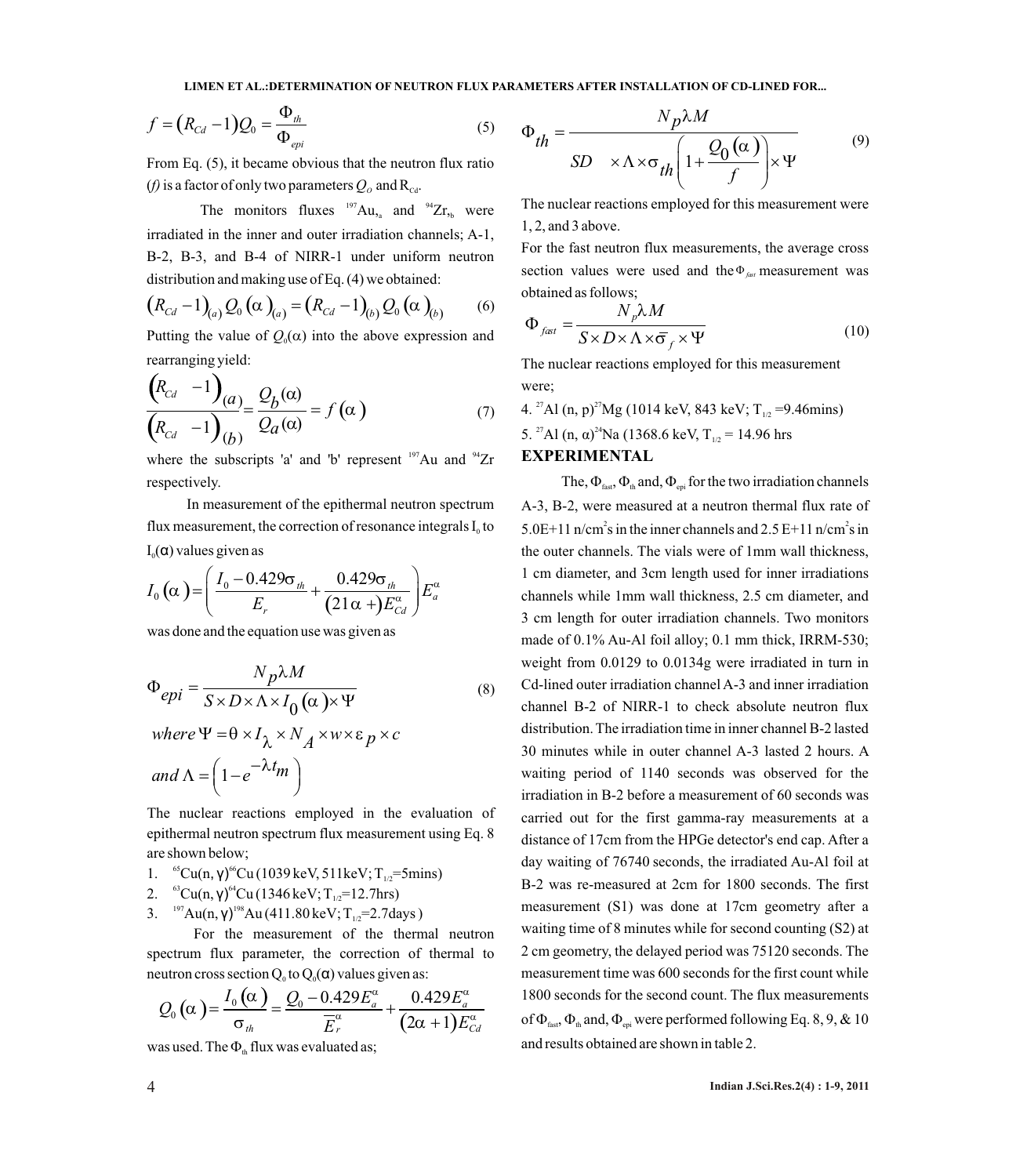#### **LIMEN ET AL.:DETERMINATION OF NEUTRON FLUX PARAMETERS AFTER INSTALLATION OF CD-LINED FOR...**

| <b>Irradiation</b><br><b>Channel</b>                      | $B-2$ Inner $1st$                                    | $B-2$ Inner $2nd$                                    | $A-3$ Outer $1st$                             | A-3 Outer $2nd$                                         | <b>B-2</b> Inner 1st                         | $A-3$ Outer $1st$                                  |
|-----------------------------------------------------------|------------------------------------------------------|------------------------------------------------------|-----------------------------------------------|---------------------------------------------------------|----------------------------------------------|----------------------------------------------------|
| Geometry (cm)                                             | 17                                                   | $\overline{2}$                                       | 17                                            | 2                                                       | 17                                           | 17                                                 |
| Atomic mass                                               | 196.967                                              | 196.967                                              | 196.967                                       | 196.967                                                 | 26.98                                        | 26.981                                             |
| Weight                                                    | 0.0129                                               | 0.0129                                               | 0.0134                                        | 0.0134                                                  | 0.0129                                       | 0.0134                                             |
| Epi. Shape factor $(\alpha)$                              | $-0.052$                                             | $-0.052$                                             | 0.024                                         | 0.024                                                   | $-0.052$                                     | 0.024                                              |
| Decay cst $(\lambda)$<br>Reaction                         | 2.97E-06<br><sup>198</sup> Au(n γ) <sup>197</sup> Au | 2.97E-06<br><sup>198</sup> Au(n γ) <sup>197</sup> Au | 2.97131E-06<br>$198$ Au(n y) $197$ Au         | 2.97131E-06<br><sup>198</sup> Au(n γ) <sup>197</sup> Au | 1.22E-03<br>$198$ Al(n p) $197$ Mg           | 1.22E-03<br><sup>27</sup> Al(n α) <sup>24</sup> Na |
| Measuring time $(t_m)$                                    | 600                                                  | 1800                                                 | 600                                           | 1800                                                    | 600                                          | 600                                                |
| Irradiation time $(t_{ir})$                               | 1800                                                 | 1800                                                 | 7200                                          | 7200                                                    | 1800                                         | 7200                                               |
| $E\gamma$ (keV)                                           | 411.8                                                |                                                      | 411.8                                         | 411.8                                                   | 843.7                                        | 843.7                                              |
| Cooling time $(tc)$                                       | 1140                                                 | 76740                                                | 480                                           | 75120                                                   | 1140                                         | 480                                                |
| Neutron Flux<br>Measurements <sup>-</sup><br>$(ncm-2s-1)$ | Thermal Flux<br>$\Phi_{th}$ )                        | Thermal Flux<br>$(\Phi_{th})$                        | Epithermal Flux<br>$(\Phi_{\text{\it epi}}$ ) | Epithermal Flux<br>$(\Phi_{\text{\it epi}}$ )           | <b>Fast Flux</b><br>$(\Phi_{\mathit{fast}})$ | <b>Fast Flux</b><br>$(\Phi_{\mathit{fast}})$       |
|                                                           | $4.75E + 11$                                         | $5.04E+11$                                           | 3.96E+09                                      | $4.48E + 09$                                            | $9.15E+10$                                   | $1.08E + 10$                                       |

**Table 2: Nuclear Data Generated and Measured Thermal, Epithermal and Fast Neutron Fluxes**

The Cu wires irradiation procedures in the five channels A-1, A-3, B-2, B-3, and B-4 are shown in Table 3 and the measurement at 17cm using GEM-30195 are shown in table 3.

The irradiation of Au-0.1% Al foils A-3 was 300 seconds 120 seconds in B-2 and the measurements for first

count at 17cm were 600 seconds both channels while second count at 2cm were 1800seconds both channels.

The results of the specific activity in terms of nuclear reaction <sup>27</sup>Al (n, p) <sup>27Mg</sup>, <sup>27</sup>Al (n,  $\alpha$ ) <sup>24Na</sup>, and <sup>197</sup>Au  $(n, \gamma)^{198}$ Au are shown in tables 4-6.

| <b>Channels</b> | <b>Irradiation</b><br>time (sec.) | <b>Delayed</b><br>time (sec) | <b>Measured</b><br>(seconds) |
|-----------------|-----------------------------------|------------------------------|------------------------------|
| $A-1$           | 60                                | 2100                         | 600                          |
| $A-3$           | 300                               | 660                          | 300                          |
| $B-2$           | 60                                | 2040                         | 300                          |
| $B-3$           | 60                                | 2040                         | 300                          |
| B-4             | 120                               | 1860                         | 600                          |

**Table 3: Cu Wires Irradiation and Measurements Procedures in the Five Channels**

|  | Table 4: Specific Activity Measurement in B-2 and A-3 using $(n, p)$ and $(n, \alpha)$ Reactions |  |
|--|--------------------------------------------------------------------------------------------------|--|
|--|--------------------------------------------------------------------------------------------------|--|

| <b>Channels</b>                 | $B-2$ Inner $1st$                      | $A-3$ Outer $1st$                      | $B-2$ Inner $2nd$                               | A-3Outer2nd                                     |
|---------------------------------|----------------------------------------|----------------------------------------|-------------------------------------------------|-------------------------------------------------|
|                                 | (17cm)                                 | (17cm)                                 | (2cm)                                           | (2cm)                                           |
| Sample ID                       | 069M186                                | 069M188                                | 069M186                                         | 069M188                                         |
| Wieght                          | 0.0129                                 | 0.0134                                 | 0.0129                                          | 0.0134                                          |
| Peak energy (KeV)               | 1014                                   | 1014                                   | 1368.6                                          | 1368.6                                          |
| Irradiation time (sec)          | 1800                                   | 7200                                   | 1800                                            | 7200                                            |
| Waiting time (sec)              | 1140                                   | 480                                    | 76740                                           | 75120                                           |
| Measuring time (sec)            | 600                                    | 600                                    | 1800                                            | 1800                                            |
| Decay Constant $(\lambda)$      | 0.00122119                             | 0.00122119                             | 1.28704E-05                                     | 1.28704E-05                                     |
| Nuclear reaction                | <sup>27</sup> Al(n,p) <sup>27</sup> Mg | <sup>27</sup> Al(n,p) <sup>27</sup> Mg | <sup>27</sup> Al(n, $\alpha$ ) <sup>24</sup> Na | <sup>27</sup> Al(n, $\alpha$ ) <sup>24</sup> Na |
| Specific Activity $(Bqkg^{-1})$ | 2163.72                                | 253.55                                 | 13801.99                                        | 1945.25                                         |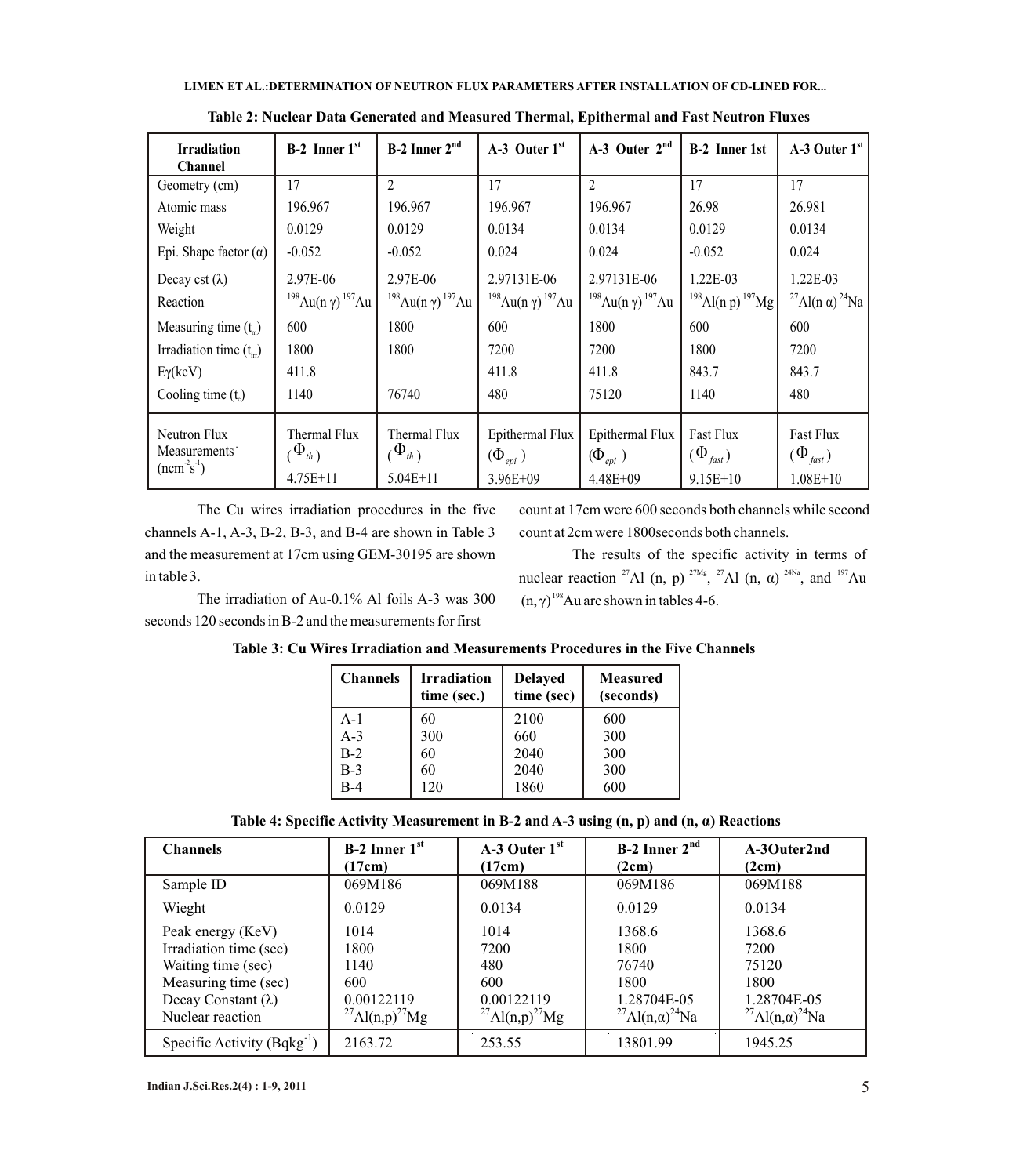| <b>Channels</b>                 | $B-2$ Inner 1st<br>(17cm)              | $A-3$ Outer $1st$<br>(17cm)            |
|---------------------------------|----------------------------------------|----------------------------------------|
| Sample ID                       | 069M186                                | 069M188                                |
| Wieght                          | 0.0129                                 | 0.0134                                 |
| Peak energy (KeV)               | 843                                    | 1014                                   |
| Irradiation time (sec)          | 1800                                   | 7200                                   |
| Waiting time (sec)              | 1140                                   | 480                                    |
| Measuring time (sec)            | 600                                    | 600                                    |
| Decay Constant $(\lambda)$      | $1.2E-03$                              | $1.2E-03$                              |
| Nuclear reaction                | <sup>27</sup> Al(n,p) <sup>27</sup> Mg | <sup>27</sup> Al(n,p) <sup>27</sup> Mg |
| Specific Activity $(Bqkg^{-1})$ | 6384.74                                | 784.99                                 |

**Table 5: Specific Activity Measurement in B-2 and A-3 using (n, p) Reactions** 

**Table 6: Specific Activity Measurement in B-2 and A-3 using (n, γ) Reactions**

| <b>Channels</b>                 | B-2 Inner $1st$                          | $A-3$ Outer $1st$                        | <b>B-2</b> Inner $2^{nd}$                | A-3 Outer $2^{\overline{nd}}$            |
|---------------------------------|------------------------------------------|------------------------------------------|------------------------------------------|------------------------------------------|
|                                 | (17cm)                                   | (17cm)                                   | (2cm)                                    | (2cm)                                    |
| Sample ID                       | 069M186                                  | 069M188                                  | 069M186                                  | 069M188                                  |
| Wieght                          | 0.0129                                   | 0.0134                                   | 0.0129                                   | 0.0134                                   |
| Peak energy (KeV)               | 411.8                                    | 411.8                                    | 411.8                                    | 411.8                                    |
| Irradiation time (sec)          | 1800                                     | 7200                                     | 1800                                     | 7200                                     |
| Waiting time (sec)              | 1140                                     | 480                                      | 76740                                    | 75120                                    |
| Measuring time (sec)            | 600                                      | 600                                      | 1800                                     | 1800                                     |
| Decay Constant $(\lambda)$      | 2.97068E-06                              | 2.97131E-06                              | 2.97131E-06                              | 2.97131E-06                              |
| Nuclear reaction                | $197$ Au(n, $\gamma$ ) <sup>198</sup> Au | <sup>197</sup> Au(n,γ) <sup>198</sup> Au | <sup>197</sup> Au(n,γ) <sup>198</sup> Au | <sup>197</sup> Au(n,γ) <sup>198</sup> Au |
| Specific Activity $(Bqkg^{-1})$ | 421037.5063                              | 31840.74768                              | 5714584.957                              | 460734.7741                              |

The specific activity measurements for all channels; A-1, A-3, B-2, B-3, and B-4 with respect to the nuclear reaction  ${}^{63}Cu$ (n, γ)  $<sup>64</sup>Cu$  are shown in Table 7.</sup>

| <b>Channels</b>                 | A-3 outer                              | <b>B-2 Inner</b>                                | <b>B-3 Inner</b>                       | <b>B-4 Outer</b>                                | A-1 Inner                                       |
|---------------------------------|----------------------------------------|-------------------------------------------------|----------------------------------------|-------------------------------------------------|-------------------------------------------------|
| Sample ID                       | 069M163                                | 069M167                                         | 069M171                                | 069M165                                         | 069M169                                         |
| Wieght                          | 0.1389                                 | 0.1091                                          | 0.0988                                 | 0.1223                                          | 0.091                                           |
| Peak energy (KeV)               | 1346                                   | 1346                                            | 1346                                   | 1346                                            | 1346                                            |
| Irradiation time (sec)          | 300                                    | 60                                              | 60                                     | 120                                             | 60                                              |
| Waiting time (sec)              | 660                                    | 2040                                            | 2040                                   | 1860                                            | 2100                                            |
| Measuring time (sec)            | 600                                    | 600                                             | 600                                    | 600                                             | 600                                             |
| Decay Constant $(\lambda)$      | 1.52E-05                               | $1.52E-0.5$                                     | $1.52E - 0.5$                          | 1.52E-05                                        | $1.52E-0.5$                                     |
| Nuclear reaction                | <sup>63</sup> Cu(n,γ) <sup>64</sup> Cu | <sup>63</sup> Cu(n, $\gamma$ ) <sup>64</sup> Cu | <sup>63</sup> Cu(n,γ) <sup>64</sup> Cu | <sup>63</sup> Cu(n, $\gamma$ ) <sup>64</sup> Cu | <sup>63</sup> Cu(n, $\gamma$ ) <sup>64</sup> Cu |
| Specific Activity $(Bqkg^{-1})$ | 1870.41                                | 40970.14                                        | 42453.39                               | 20905.87                                        | 45214.85                                        |

**Table 7: Specific Activity Measurements in A-1, A-3, B-2, B-3 and B-4 using (n, γ) Reaction**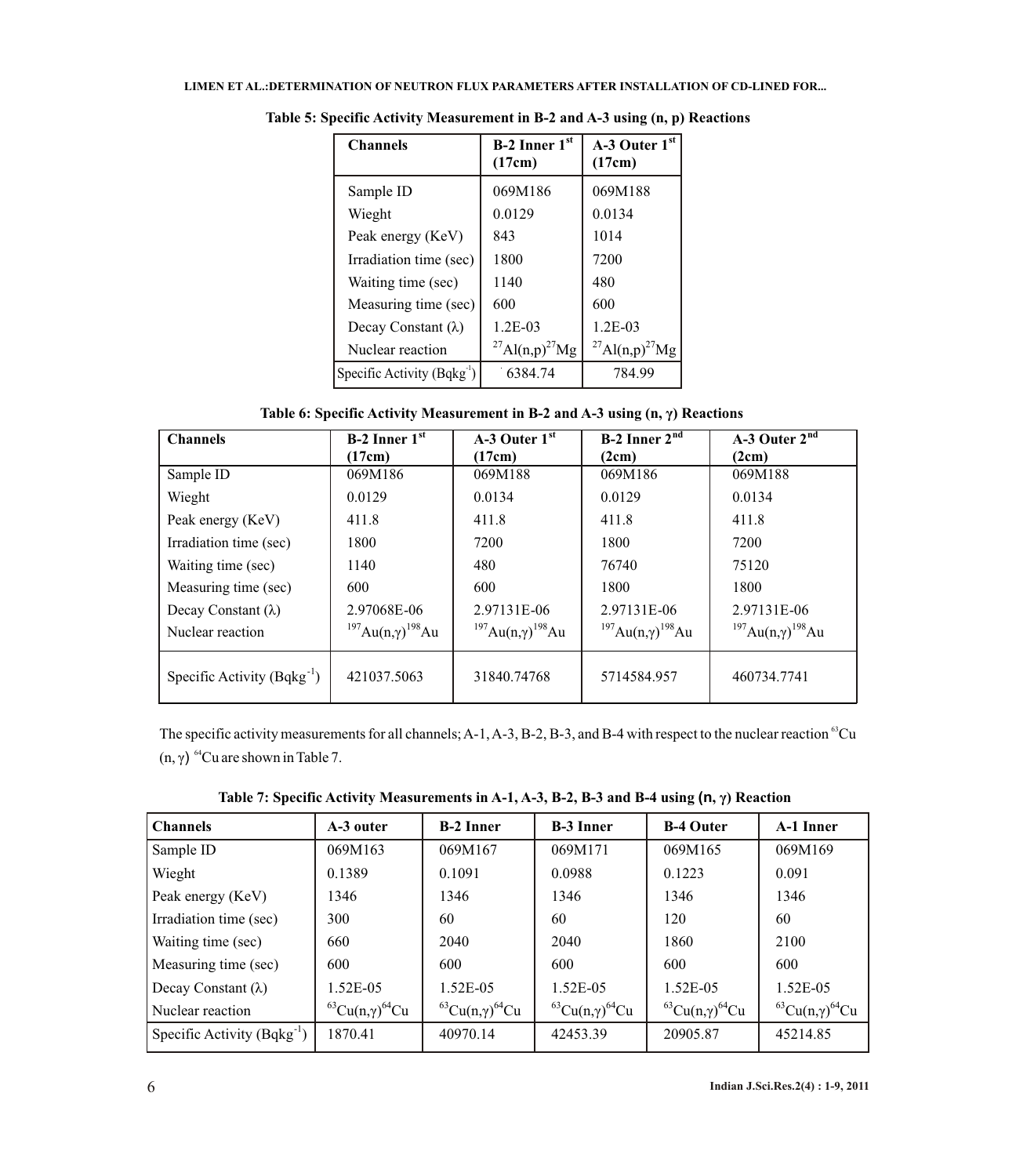#### **RESULTS AND DISCUSSION**

The average values of the neutron flux spectrum parameters measured in the first and second counts (17cm and 2cm)  $\Phi_{th}$  for resulted to 4.89E+11 n/cm<sup>2</sup>s in B-2 inner  $\Phi_{t}$  *tu(B-2)* irradiation channel. This value confirmed very well with the recommended value of  $5E+11n/cm<sup>2</sup>s$  with uncertainty of 0.022% for inner channel of NIRR-1 on the operation control console. Due to the stability nature in flux distribution in NIRR-1, the  $\Phi_{th}$  in A-1, B-3 were evaluated and was equal to that in B-2. However, since the flux in the inner channel doubles that in the outer channel, then the flux in B-4 outer channel was obtained to be  $2.45E+11$  n/cm<sup>2</sup>s with uncertainty of 0.022%. From the relationship in Eq. 5, making use of the generated nuclear data in Table 3, the  $\Phi_{epi}$ in the inner channels A-1, B-2, and B-3 are obtained to be  $2.55E+10$  ncm<sup>-2</sup>s<sup>-1</sup> while in the outer B-4 channel, the  $\Phi_{em}$ was  $1.28E+10$  ncm<sup>-2</sup>s<sup>-1</sup>.

The measurement of the average value of  $\Phi_{\text{epi}}$ , in the Cd-lined irradiation channel A-3 was  $4.22E+09$  n/cm<sup>2</sup>s with uncertainty of 0.05%. The fast flux  $\Phi_{\text{fast}}$  in the inner B-2 channel was  $9.15E+10$  n/cm<sup>2</sup>s while the outer Cd-lined A-3 was  $1.08E+10$  n/cm<sup>2</sup>s. These values tally very well with the thermal flux reading on the control console as shown in Fig. 1. These results indicate that neutron flux distributions have not been affected by the installation of Cd-liner in the outer channels A-3.

In theory, the specific activity ratios evaluation of inner-to-inner and outer-to-outer irradiation channels are calculated as follows;

$$
A_{bare(inner)}^{Cu(B-2)} \approx A_{bare(inner)}^{Cu(B-3)} \approx A_{bare(inner)}^{Cu(A-1)}
$$
  
\n
$$
A_{bare(outer)}^{Cu(B-4)} \approx A_{bare(outer)}^{Cu(A-3)}
$$
  
\n
$$
\frac{A_{bare(inner)}^{Cu(B-2)}}{A_{bare(outer)}^{Cu(B-4)}} \approx \frac{\Phi_{th1}\sigma_{th} + \Phi_{ep1}I_0(\alpha)}{\Phi_{th2}\sigma_{th} + \Phi_{ep1}I_0(\alpha)}
$$
  
\n
$$
\frac{A_{bare(inner)}^{Cu(B-2)}}{A_{bare(inner)}^{Cu(B-4)}} = \frac{[\Phi_{th2}\sigma_{th} + \Phi_{ep1}I_0(\alpha)]}{\Phi_{th2}\sigma_{th} + \Phi_{ep1}I_0(\alpha)} = 1
$$
  
\n
$$
\frac{\Phi_{th1}}{\Phi_{th2}\sigma_{th}} = 1
$$

where 
$$
\frac{\Phi_{th1}}{\Phi_{th2}} = 1
$$
 and  $\frac{\Phi_{epi1}}{\Phi_{epi2}} = 1$  and

values of  $I_{0}\left(\alpha\right.)$ , $\sigma_{\scriptscriptstyle th}$  are obtained from Table 2.

$$
A_{bare(mner)}^{Cu(B-2)} = Specific activity of Cuin B-2
$$
  
inner channel without Cd-liner

The experimental specific activity ratios, inner-to-inner  $(i.e., A-1/B-2, B-3/B-2, and A-1/B-3)$  were found to be 1.10 (0.01%), 1.03 (0.03%), and 1.06 (0.06%) respectively as shown in Table 8. Between the inner-to-outer, theoretical calculations shows that;

$$
A_{bare(mner)}^{Cu(B-2)} \approx 2 A_{bare(outer)}^{Cu(B-4)}
$$
  
where  $\frac{\Phi_{th1}}{\Phi_{th2}} = 2$  and  $\frac{\Phi_{epi1}}{\Phi_{epi2}} = 2$ 

We have :

$$
\frac{A_{bare(inner)}^{Cu(B-2)}}{A_{bare(outer)}^{Cu(B-4)}} \approx \frac{\Phi_{th1}\sigma_{th} + \Phi_{epi1}I_0\left(\alpha\right)}{\Phi_{th2}\sigma_{th} + \Phi_{epi2}I_0\left(\alpha\right)}
$$

| <b>Channel Relationship</b>       | <b>Specific Activity Ratio</b> | <b>Theory Specific Activity Ratio</b> |
|-----------------------------------|--------------------------------|---------------------------------------|
| Inner-to-inner $(A1/B2)$          | 1.103604992                    |                                       |
| Inner-to-inner $(B3/B2)$          | 1.036203245                    |                                       |
| Inner-to-inner $(A1/B3)$          | 1.06504684                     |                                       |
| Inner-to-outer $(A1/B4)$          | 2.102782299                    |                                       |
| Inner-to-outer $(B2/B4)$          | 1.959743129                    |                                       |
| Inner-to-outer $(B3/B4)$          | 2.030692189                    | 2                                     |
| Inner-to-outer Cd-liner $(A1/A3)$ | 22.17380445                    | 22                                    |
| Outer-to-outer Cd-liner (B4/A3)   | 11.17717879                    | 11                                    |

**Table 8: Specific activity ratio between irradiation channels of NIRR-1 for thermal, epithermal, and fast neutron reactions**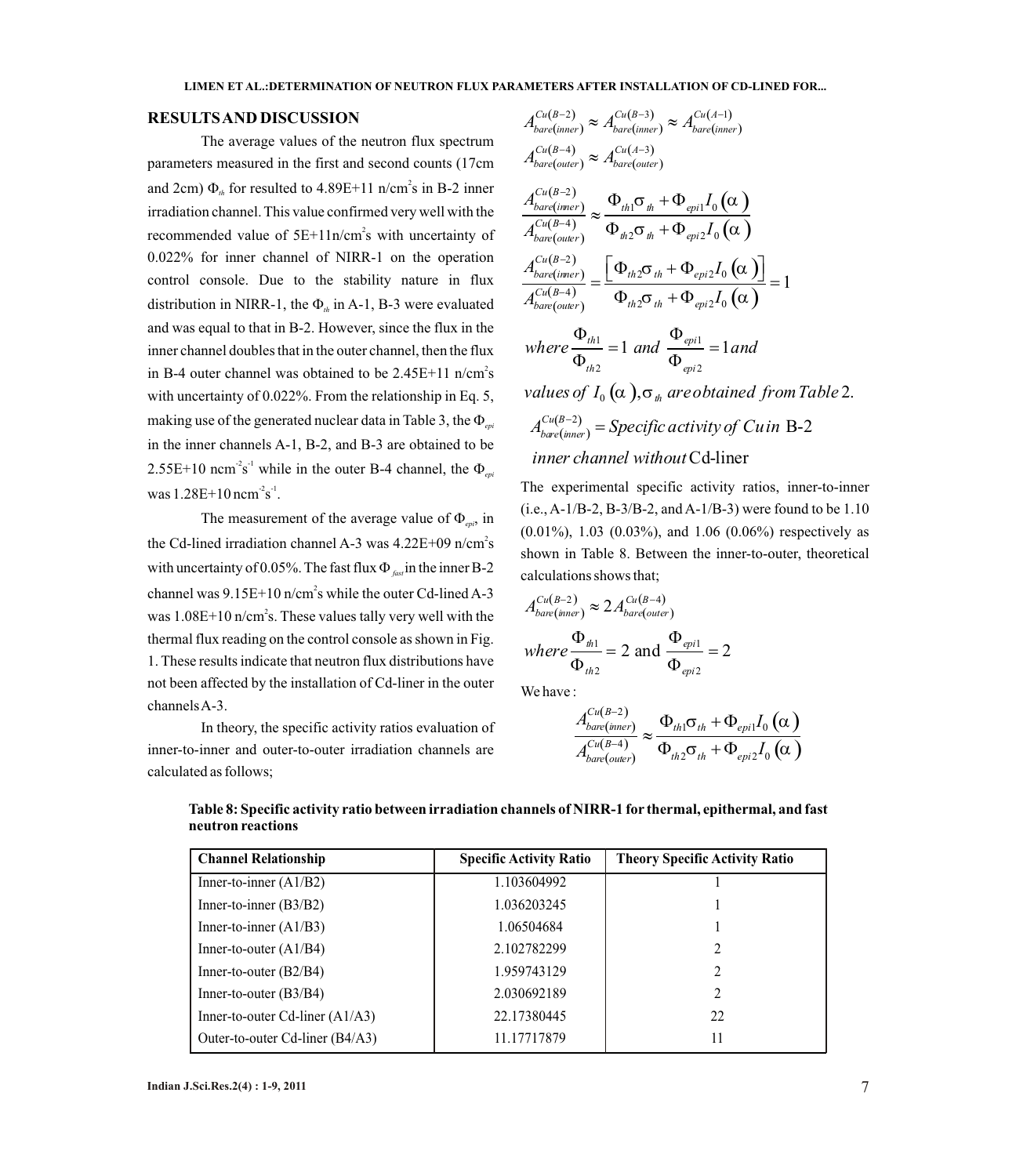#### **LIMEN ET AL.:DETERMINATION OF NEUTRON FLUX PARAMETERS AFTER INSTALLATION OF CD-LINED FOR...**

$$
\frac{A_{bare(inner)}^{Cu(B-2)}}{A_{bare(outer)}^{Cu(B-4)}} = \frac{2[\Phi_{th2}\sigma_{th} + \Phi_{epi2}I_0(\alpha)]}{\Phi_{th2}\sigma_{th} + \Phi_{epi2}I_0(\alpha)} = 2
$$

From the experimental determination of specific activity ratios, inner-to-outer (A-1/B-4, B-2/B-4, and B-3/B-4) were determined to be 2.1 (0.01%), 1.9 (-0.01%) and 2.0 (0.001%) as shown in Table 8. Finally, between the inner-to-outer with Cd-lined A-1/A-3 measurements, the specific activity ratios was 22.17 while the outer-to-outer with Cd-lined B-4/A-3 was obtained to 11.18 as shown in Table 8.

In theory, the inner-to-outer with Cd-lined and

outer-to-outer with Cd-lined are estimation given as;

$$
A_{bare(jinner)}^{Cu(irradiation 'channel')} \approx 2 A_{Cd(outer)}^{Cu(irradiation 'channel')}
$$
  

$$
(22.18)_{bare(jinner)}^{Cu(irradiation' channel')} \approx 2 (11.18)_{Cd(outer)}^{Cu(irradiation' channel')}
$$

 $(\textit{outer})$  $where$   $A_{Cd\, (outer)}^{Cu\,(irradiation\ 'channel\ ')}= Specific\, activity\, of$ (A-3) *Cu in outerCd lined channel*

These specific activity ratios values indicates that neutron flux distributions have not been affected by the installation of Cd-liner in the outer channel A-3 and the ratio of 2:1 for the inner-to-outer irradiation channels. The graphical interpretations of these results are shown in Figure 1-2.



**Figure 1: Thermal Neutron Flux Measurement of B-2 Inner Irradiation Channel of NIRR-1 at two different instances**

#### **CONCLUSION**

This work concludes that the operational routine in NAA analysis, it is sufficient to operate NIRR-1 at half power, which corresponds to a neutron flux of 5.0E+11  $n/cm<sup>2</sup>$ s, in the inner irradiation channels. This confirmed the installation of Cd-lined in A-3 and has expand the margin of elemental investigation in all ramifications since during this steady state of operation at  $\frac{1}{2}$  power, the control rod is gradually withdrawn to compensate for reactivity loss due the large overall negative temperature coefficient of reactivity. Consequently, magnitude of the neutron flux remains constant during operation before and after the Cd-lined channel A-3. This work also confirmed the fact

hallmarks of NIRR-1 and similar facilities, which run on this same fuel loading for over 10 years. However, since the fuel is not modified at all for its entire core life time, the neutron spectrum in the irradiation channels does not change even when a Cd-lined was recently installed in the outer irradiation channel A-3 and the neutron flux is reproducible to within 1%. This therefore, allows convenient neutron activation analysis of all elements of interest in any of the channels A-1, A-3, B-2, B-3 and B-4 without the need to continually repeat the standardization measurements for all elements.